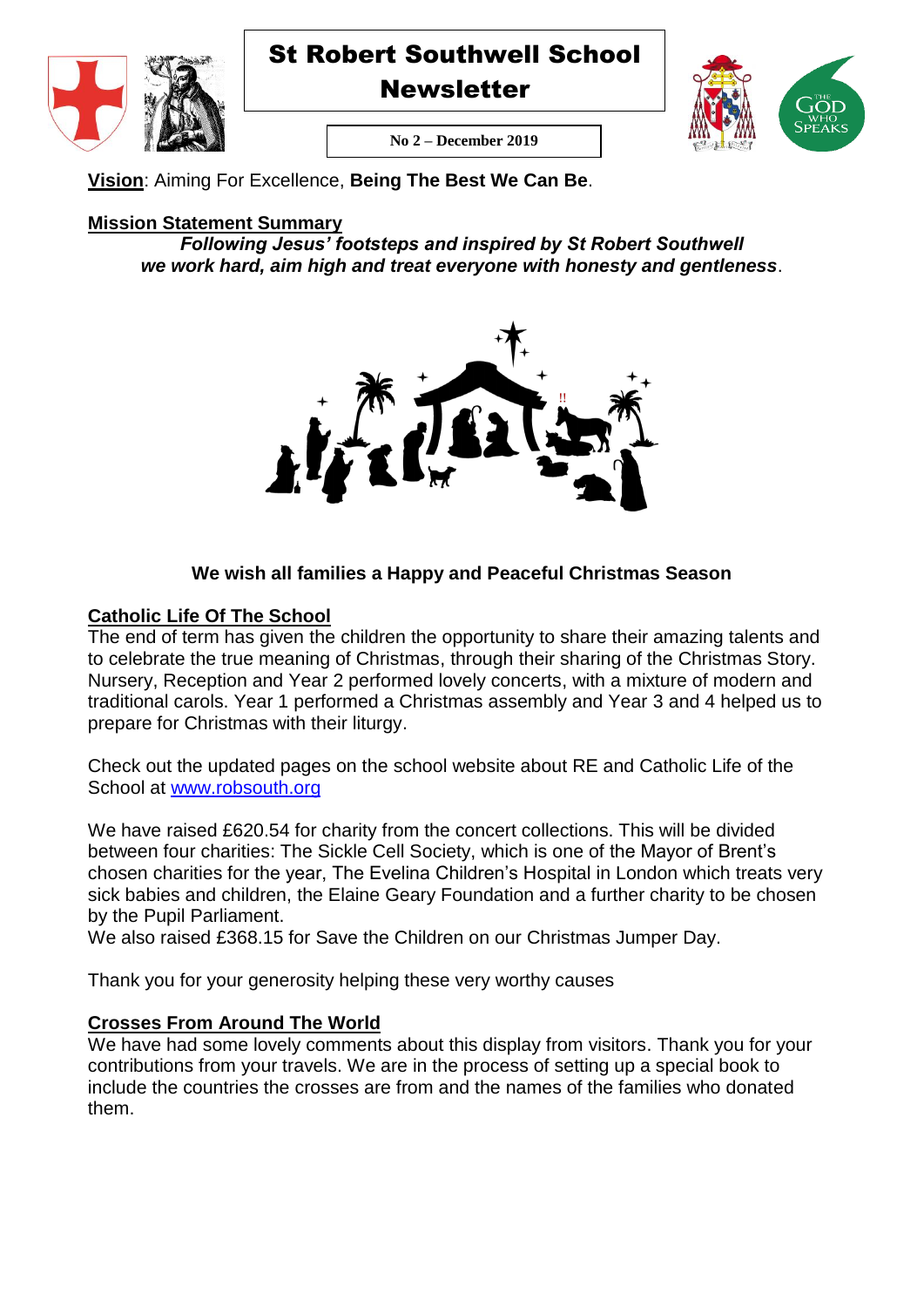## **'God Who Speaks'**

The first Sunday of Advent marked the start of the 'The God who Speaks' year, which is designated by The Catholic Church in England and Wales for us to put Scripture at the centre of our lives. The word of God shapes our prayer and worship and the Bible shows us how to understand the world and how we are called to live and relate to each other.

At our school we will be looking at the following areas;

- 1. Celebrating God's Word, by focusing on Matthew's Gospel
- 2. Living God's Word, by looking at the lives of our class Saints and how they inspire us and our faith
- 3. Sharing God's Word, by focusing on our help and support of others in our daily lives and through our support of charities.

Please take the opportunity at home to support our work at school, e.g. reading the Gospel stories together and praying together.

### **School App**

Most information is now communicated to you via the App. Thank you for signing up and for your support. 99% of children in the school have at least one parent signed up to the App. This is helping us reduce photocopying and our carbon footprint. If you would like to make a suggestion for other information we could include, please email: [CMcEvoy@robsouth.brent.sch.uk](mailto:CMcEvoy@robsouth.brent.sch.uk) who will discuss your suggestion with the relevant staff.

#### **Polite Reminder**

A reminder that pictures/videos taken at Christmas performances are for personal use only and should not be shared on social media - thank you.

#### **Curriculum**

Next term our curriculum has a special fortnight focusing on reading.

Our foundation subject in focus for the term will be ART. Each year group will be exploring different skills and techniques which will culminate in a final piece. Our art will be linked to the Brent Borough of Culture – which is a wonderful opportunity to put our community on the map. Please have a look on the website [\(https://www.brent2020.co.uk/\)](https://www.brent2020.co.uk/) as there are lots of fantastic free activities going on over the year for families to enjoy.

#### **Staff Changes**

Mrs Browne left school last Friday after more than ten years to take up a new job as a receptionist in a dental practice. We wish her every success for the future.

Mrs Bleau has been offered a secondment position in a school in Herfordshire and will be starting this post in January. Cover for Mrs Bleau's role will be confirmed in January.

#### **Friends' Association**

Thank you to those who helped at the Christmas Fair, in any way. Your support and generosity are much appreciated. Thank you also to everyone who supports our Friends' Association throughout the year. The Fair raised £5500 towards the Friends' funds.